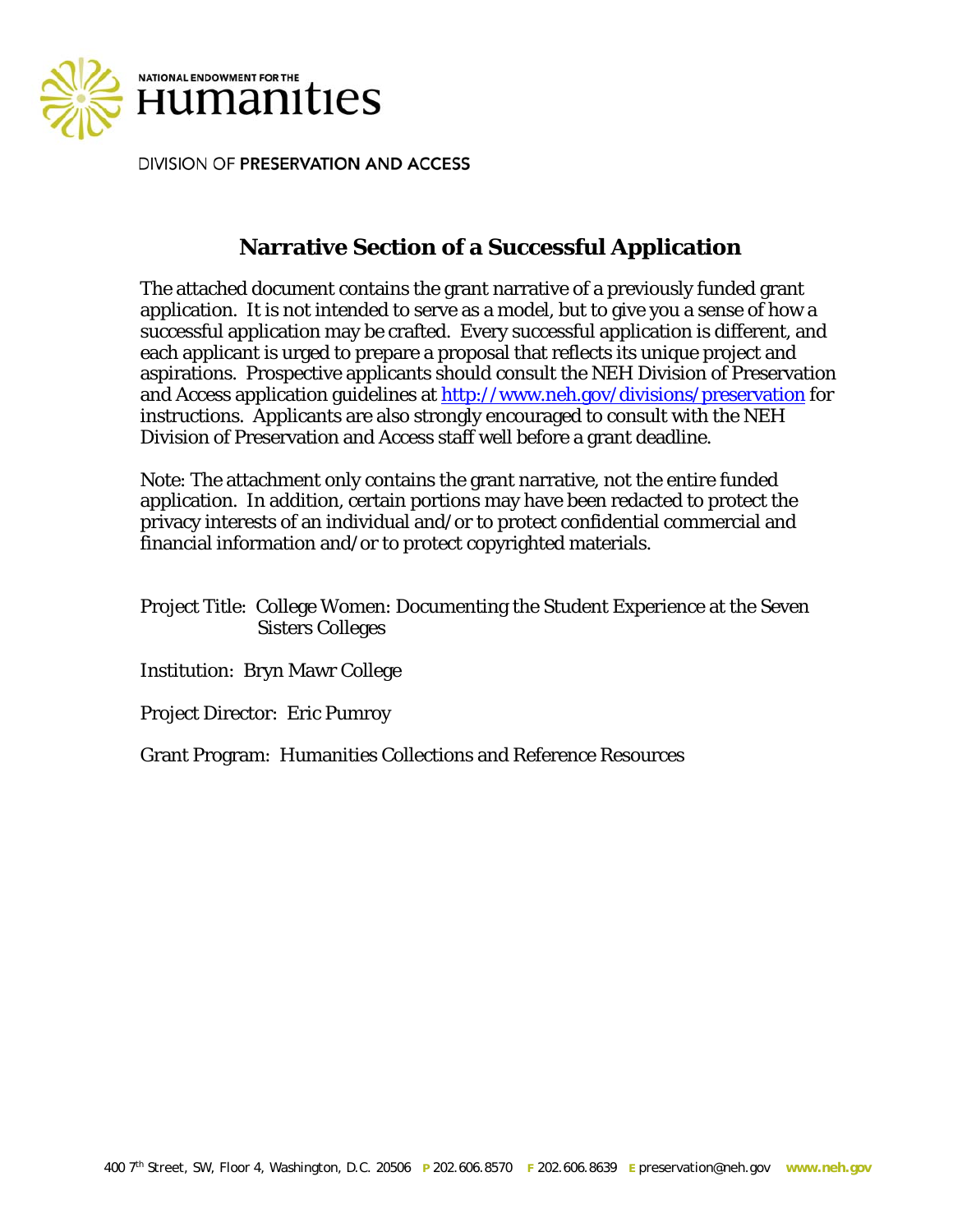# **Project Narrative**

### **1. Significance**

The colleges once known as the "Seven Sisters," regarded as the equivalent of the Ivy League before those institutions admitted women in the late twentieth century, possess extensive holdings of young women's personal writings from the late 19th and early 20th centuries--an unparalleled and only partially tapped resource for the study of U.S. women's and gender history (**see Appendix 1**). Going to college was not only an intellectually and socially awakening experience for many women, but it also provided occasions for them to engage in extensive letter writing to family and friends, and to keep diaries and scrapbooks that preserved their impressions, ambitions, and memories of their first years of independence from home. These collections of student writings include discussions of political reform and women's rights, sexuality and body image, traditions and campus culture, religion, race and class, and the experience of living through major domestic and international events.

The value of the collections at the Seven Sisters has been demonstrated by the scholarly work based on them. For the study of the history of higher education they are essential, and have been used by Helen Horowitz for her foundational study of the colleges, *Alma Mater: Design and Experience in the Women's Colleges from Their Nineteenth Century Beginnings to the 1930s* (Knopf, 1984; UMass second edition, 1993) and her biography of Bryn Mawr College president M. Carey Thomas (Knopf, 1994), as well as several studies of women scholars in the late nineteenth and early twentieth centuries including Patricia Ann Palmieri's *In Adamless Eden: The Community of Women Faculty at Wellesley* (Yale, 1995), *Breaking Ground: Pioneering Women Archaeologists* (Michigan, 2004), and Miriam Levin's *Defining Women's Scientific Enterprise: Mount Holyoke Faculty and the Rise of American Science* (University Press of New England, 2005). Research on student life at these institutions has made its way into biographies of leading women college alumnae of the early twentieth century—including Kirstin Downey's biography of Mt. Holyoke graduate Frances Perkins (Doubleday, 2009) and Kristen Gwinn's biography of Bryn Mawr graduate and Wellesley faculty member Emily Greene Balch (Illinois, 2010)—and has shaped other studies that look at the student experience across multiple institutions, including Margaret A. Lowe's *Looking Good: College Women and Body Image* (Johns Hopkins, 2003) and Joan M. Johnson's *Southern Women at the Seven Sister Colleges* (Georgia, 2008).

Effective use of the collections by a wide range of researchers is impeded by their dispersal across seven geographically disparate campuses and by the difficulty of locating comparable sets of letters and diaries across institutions. Indeed, despite the growing number of published sources on women at these colleges, and a number of older institutional histories, women's higher education histories are not often the subject of classroom work in U.S. women's history. The research value of these materials will be greatly increased by the ability to consider the materials in conversation with each other, as part of a larger phenomenon in the history of women in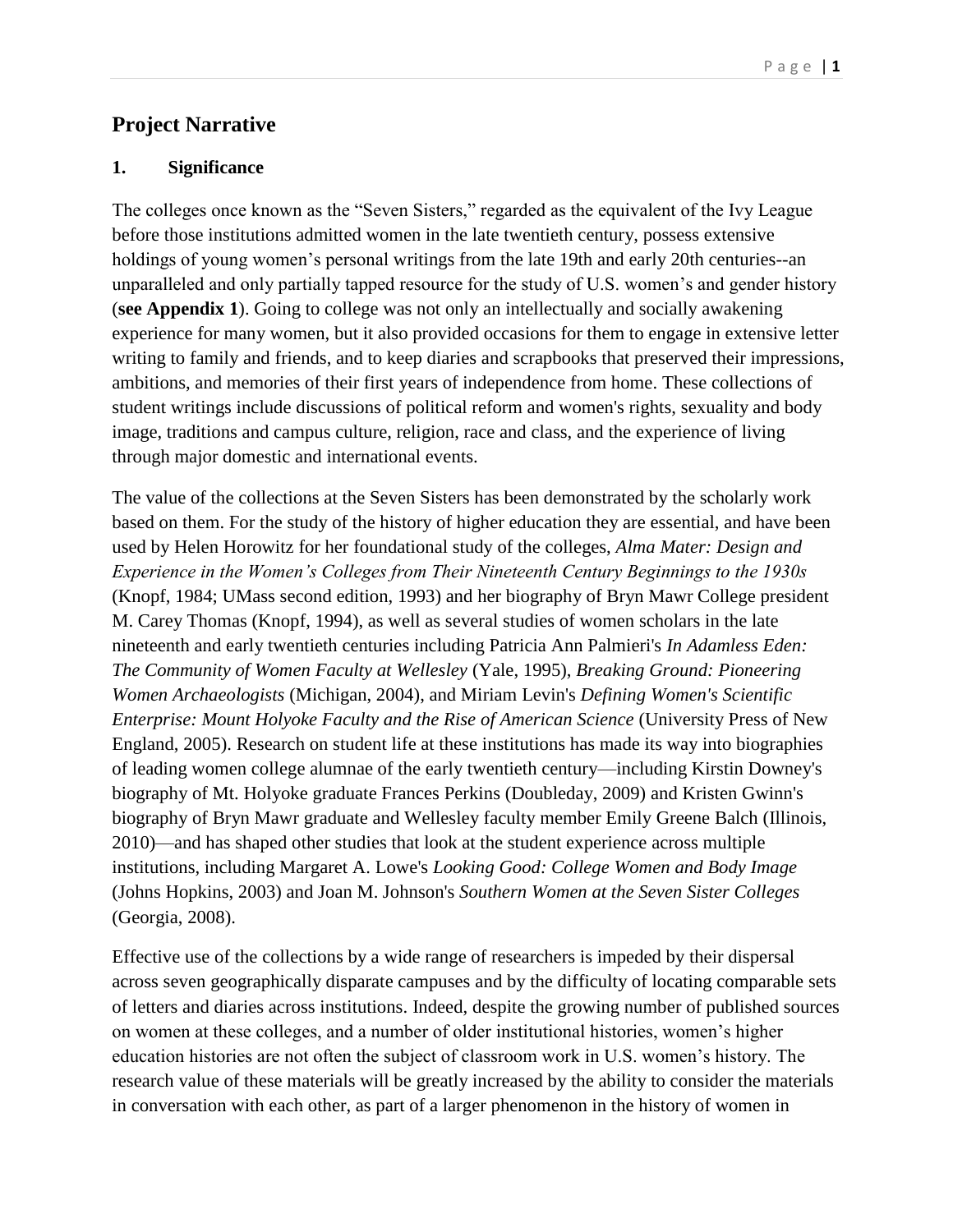America, rather than as isolated fragments that document only the history of the individual colleges.

In recognition of the potential for expanding the *College Women* portal (collegewomen.org), first developed with a NEH Preservation and Access grant in 2014-2015, the seven project partners have identified important collections at their institutions created by the founding generations of women students. At present, the portal excels in documenting the visual culture of these women's experiences: photographs and snapshots from the seven partner libraries make up a majority of the items currently on offer to researchers. A significant area of growth, then, for the next phase of the project will be to digitize more complex items—collections of letters, photo albums, and scrapbooks—that the project partners tested with the Preservation and Access grant. These materials illuminate expectations for women students from as early as the 1840s (Mount Holyoke College, the oldest of the seven partner institutions, was founded a female seminary in 1837) through the aftermath of woman suffrage in the 1930s. Subject-area highlights include correspondence from student leaders, such as the founders of Bryn Mawr College's Self-Governing Association, the first such college organization in the nation; letters and memorabilia books of students that document the ways in which college women participated in activities on nearby men's colleges as well as their own campuses; and correspondence between mothers and daughters, providing historians with additional resources for tracking the role of the family in young women's educational pursuits. Across institutions, students wrote and collected mementos documenting their experiences in the classroom, at college and community social events, with sports and dramatics, and in forming traditions, creating campus communities during their schools' founding eras. Other collections offer a window into young women's participation in politics through their membership in local chapters of important national organizations, including the YWCA and Young Women's Hebrew Association in New York and the national suffrage movement across the Northeast. A number of the materials identified by all seven institutions also serve as important sources for researching young women's experiences of the home front during World War I.

Many of these sources—both letters and scrapbooks—also include information on young women's secondary education in high schools and academies, the records of which are particularly challenging to locate given the history and short lifespan of many of these precollege institutions. A number of materials selected for the project also provide an intriguing glimpse into the history of girlhood and adolescence, and suggest more areas of further growth. An additional area of development for this project is enabling digital access to transcriptions as well as original letters. In particular, Vassar College is leading the charge in our collaboration, using OCR to enhance metadata by providing full text transcripts for their collections of student correspondence. Thus, by making primary sources in this important area of study available free and online through one shared portal, the project suggests even greater uses and accessibility for materials that illustrate the experiences of women students during a critical half-century for the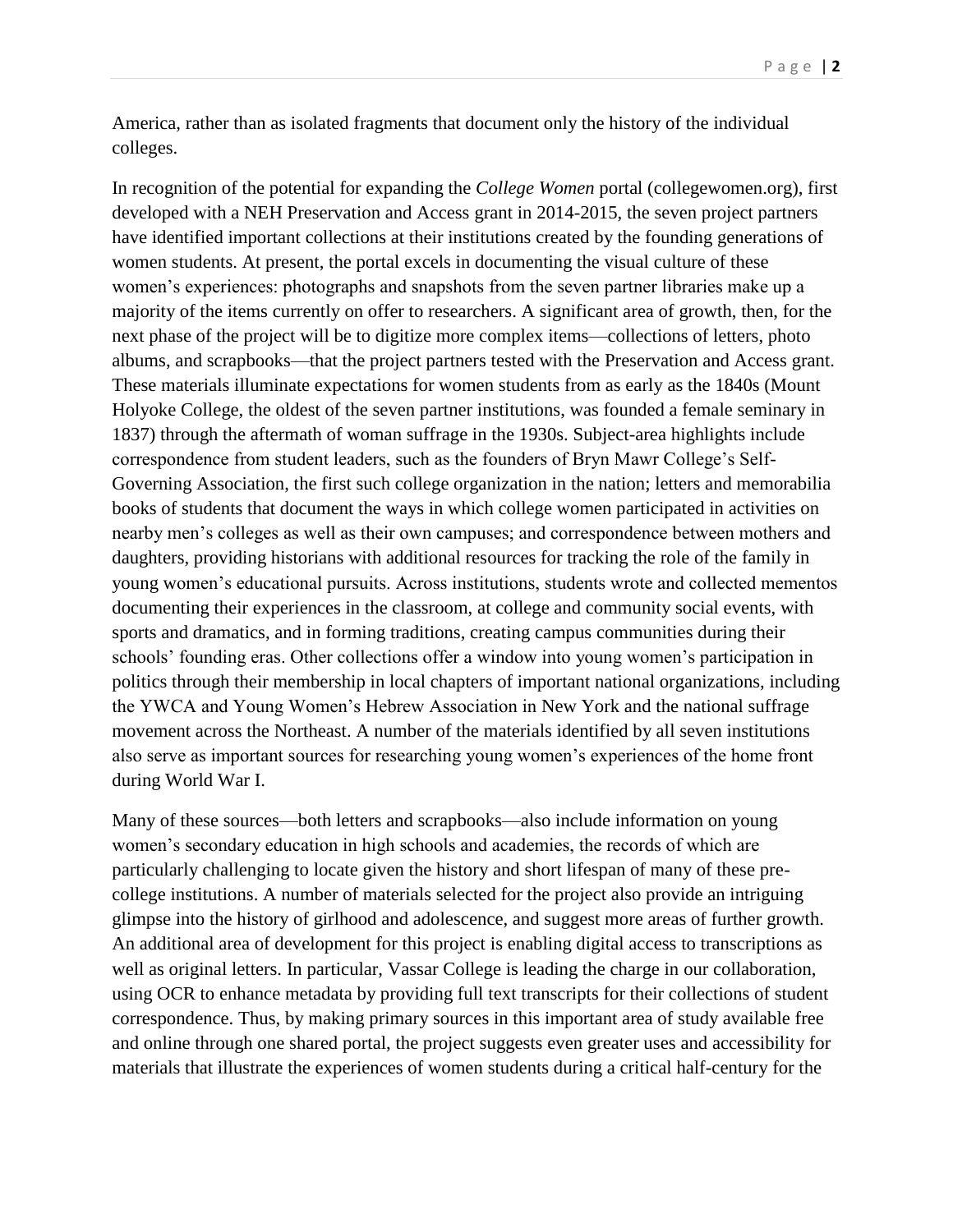evolution of women's roles in American society—roles that often extended far beyond the walls of the elite institutions that educated them.

The impact of this project will also be felt in the digital scholarship community. The purpose of the original planning grant for *College Women* was to explore the potential for creating a collaborative, subject-specific digital site, one that connects related collections across multiple institutions in a vital and sustainable way, and over the long term, stimulate significant new work in women's history and advance an understanding of the role that women's colleges played in advancing the position of women in society, both in the United States and internationally. This kind of aggregation has been done on a large scale, in other instances, through comprehensive national collections, such as the Digital Public Library of America or the Internet Archive; or state or regional networks, such as the California Digital Library, but comprehensive sites cannot provide the kind of rich, focused interface for exploring a single topic that *College Women* does. The *College Women* site creates a model for how similar collections can be brought together and become more discoverable and useful through special search structures and agreed-upon metadata standards. As a portal for research and teaching on the history of women's education, the site also has a responsibility for encouraging the use of the collections, something that is not easily done through the larger aggregators. Through the site's blog, we are able to highlight important groups of collections, suggest uses of the collections in classrooms and research projects, and point to examples of successful programs, digital projects, or teaching programs that drew from the collections.

This is a model project not just in principle, but also in providing practical tools that can be easily adapted by other collaborative subject-focused projects. The basic site architecture, built on Drupal, is open source and will be available for others to download from a project GitHub at Barnard. The metadata standards and organizational structures being built for the project will not be as directly transferrable to other projects, but will nonetheless be useful starting points for other collaborative digital projects. Our experiences in developing the site through the NEH Preservation and Access planning grant are already available through our project White Paper at [http://repository.brynmawr.edu/lib\\_pubs/17/](http://repository.brynmawr.edu/lib_pubs/17/) and we will write a follow-up to the paper at the conclusion of this much larger digitization project.

The collections to be digitized by each institution are described briefly below (**see Appendix 2** for itemized collection counts):

**Barnard College** will digitize ten scrapbooks from the turn of the century, a total of 1,914 pages. The scrapbooks document the vibrant student and academic life in New York City, highlighting in particular the experiences of Jewish women during the late 19th century and early 20th century, Barnard's involvement in WWI war efforts, and the suffrage movement on campus. For example, in her scrapbook, Florence G. Sammet Rothschild, Barnard student and correspondent for the *Evening Mail* and *Globe* newspapers, includes news clippings of her writeups about visits from suffragists recruiting Barnard women to the cause. The collection also includes the diaries of Stella Bloch Hanau, secretary-treasurer of the Barnard Chapter of the Collegiate Equal Suffrage League of New York State.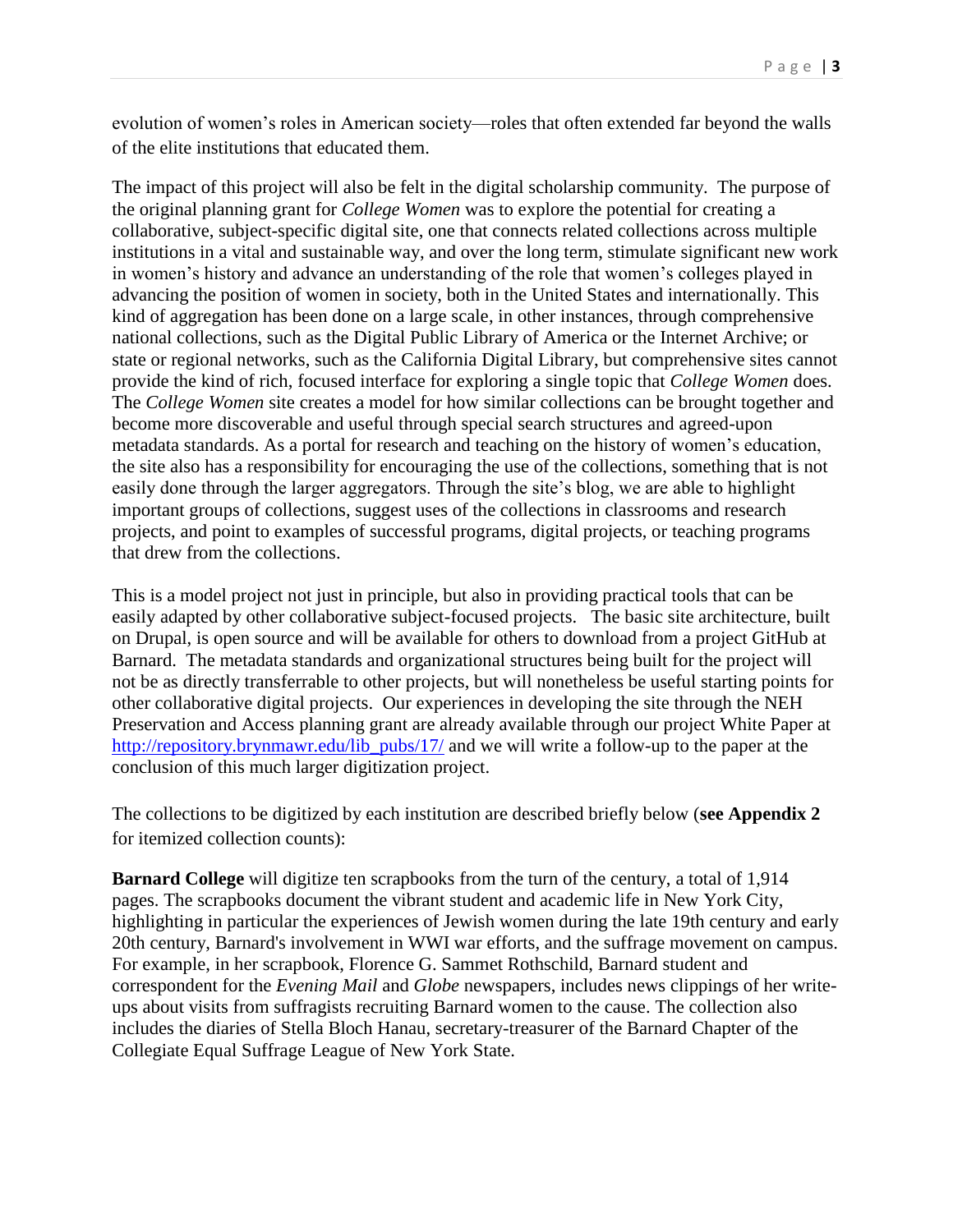**Bryn Mawr College** will digitize the college letters, scrapbooks and diaries from 13 students, covering the period 1889-1930, and consisting of about 2000 letters, 4 scrapbooks, and 14 diaries, totaling 16,762 pages. The collections of letters include two groups of letters documenting student experiences during World War I and the Influenza Epidemic; the letters of Susan Walker Fitzgerald, later a suffrage activist, regarding the formation of the College's Self-Governing Association; and letters of three women who later became prominent in their fields: literary scholars Dorothy Foster and Mary Katharine Woodworth, and archaeologist Lucy Shoe Meritt.

**Mount Holyoke College** will primarily digitize collections related to student life in the antebellum era, reflecting its longer history as Mount Holyoke Female Seminary, founded in 1837. Letters and diaries range from 1837 to 1907 and total approximately 2,000 pages. By adding these materials to the portal, along with other writings from later Mount Holyoke College students in the 1890s, the College's contributions will allow research opportunities to better track change over time.

**Schlesinger Library, Radcliffe Institute** will digitize the college letters, scrapbooks and diaries from nine students, covering the period 1892-1940, consisting of scrapbooks, diaries, and letters, totaling 5,990 pages. The collections include letters home from two generations of Radcliffe graduates, Eleanor Stabler Brooks (A.B. 1914) and her daughter, Margaret Brooks Morris (A.B. 1938). Morris and an earlier Radcliffe student whose letters will be digitized, Cornelia (James) Cannon (A.B.1899) both had long careers as political activists after leaving college.

**Smith College** will digitize the papers of early alumnae Elizabeth Crocker Lawrence, Class of 1883, and Marjory Gane, Class of 1901, ranging from the 1880s to the 1920s, and totaling 5,923 pages. Gane's scrapbook details numerous activities, academic and social, in which she participated. Gane was a member of musical, singing, and dramatics groups on campus. Her letters are filled with news of daily life at school. Lawrence made four scrapbook-like journals documenting her undergraduate experience. Her papers also contain letters from her family sent to her while a student, photographs of friends, her room in the student residence Hubbard House, as well as materials marking her post-Smith experience. She worked tirelessly for the College, and was instrumental in obtaining funding to build Alumnae Gymnasium, the first major gift to the College from alumnae.

**Vassar College** will digitize letters, scrapbooks, and photograph albums from nineteen students. The materials, ranging in date from 1871-1932, were chosen largely because of connections to previously or soon-to-be digitized material. For example, the scrapbook, photo album and diaries of Anne Southworth come together to form a detailed narrative of student life from 1878-1882, including academics, informal study groups, and friendships, including Southworth's relationship with Stematz Yamakawa, a Japanese student. The valentines and dorm-door notes in the scrapbook of Adelaide Claflin, Class of 1897, give a glimpse of Vassar life at its most informal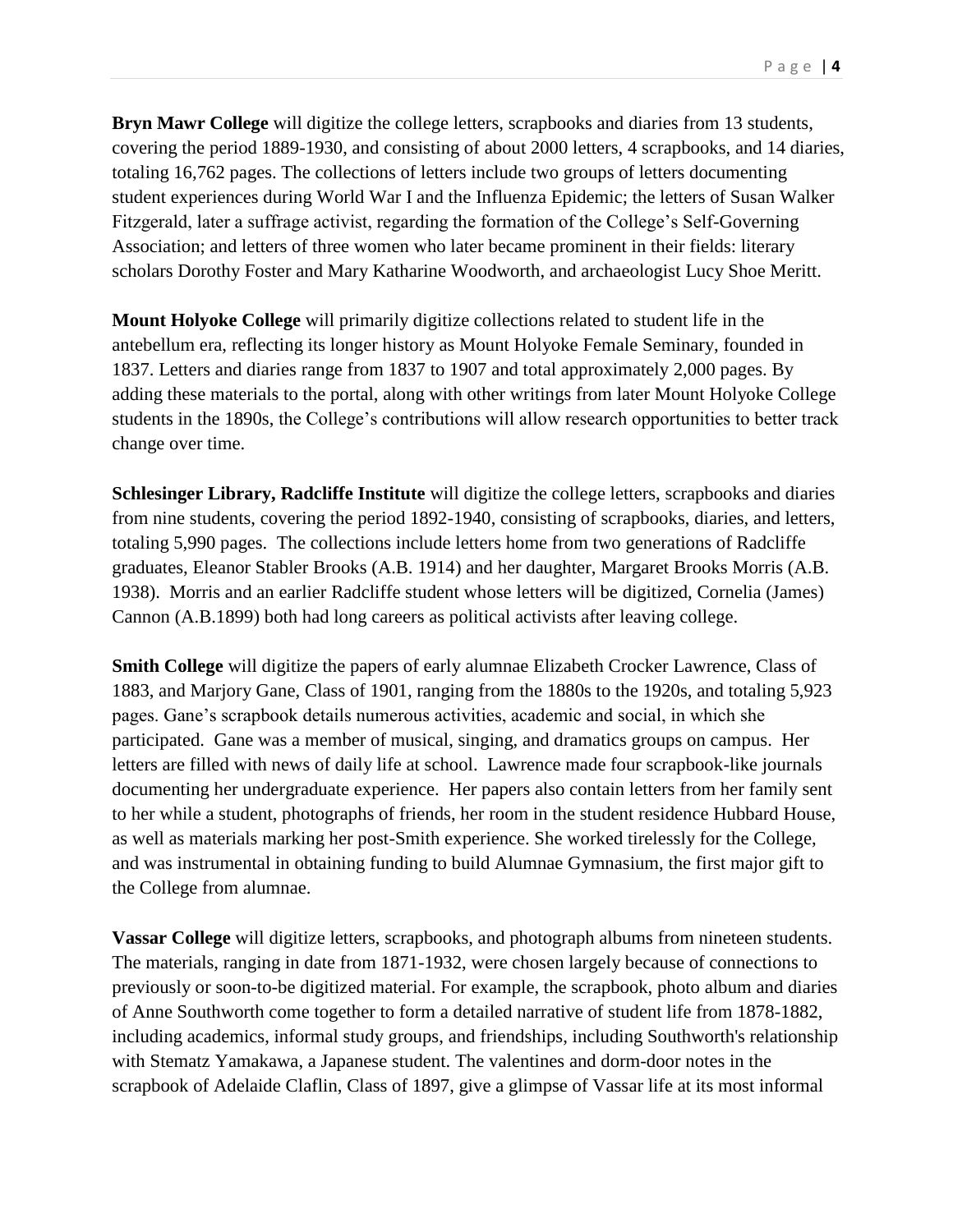and show a side of Claflin she certainly did not share in letters home. The scrapbooks and photo albums of Lucille Cross Russell, Class of 1896, and Jeanne Russell Jannish, Class of 1924, juxtapose the experiences of a mother and daughter who attended Vassar two decades apart.

**Wellesley College** will digitize the college letters of thirteen students, totaling about 10,000 pages. The collection includes the letters of Edith B. Lehman, composed mostly of correspondence from Lehman to her mother, Carrie A. Lehman, from 1896-1900. It also includes letters sent home during a trip she took to visit family and see the Chicago World's Fair in 1893, as well as speeches and newspaper clippings from her high school graduation.

By digitizing and aggregating the collections selected by the seven partner institutions, this project will make public and add hundreds of thousands of women's words to the corpus of digital archives presently available. Until recently, women's educational history, and indeed, women's history in general has been underrepresented in the digital revolution in humanities scholarship, and much of what is available online has been held behind the paywalls of proprietary collections. This project will grant access to a new body of rich source material for those interested in studying the national landscape through women's lives and educational experiences in the late nineteenth and early twentieth centuries, and in so doing reveal stories and voices that are often absent from the cultural record. As these collections grow, and are discovered, they make the case for the importance of women's education, both historically and presently.

### **2. History, Scope and Duration**

This project is built upon the "History of Women's Education Open Access Portal Project," funded by a Preservation and Access grant from the National Endowment for the Humanities in 2014. The portal project grew out of conversations among staff at the seven institutions in 2012 and 2013 about the potential value to students and scholars of bringing together letters, photographs, diaries, and scrapbooks that document the experiences of the first generations of women college students. We settled on a plan to create a website that would harvest metadata and images from the institutions' digital libraries and bring them together in a single, searchable database, in a manner similar to the Digital Public Library of America. Over the last year we met as a group four times to discuss design and metadata issues and special working groups on metadata, content, and assessment met virtually on a regular basis to work on their specific parts of the project. As a result of these efforts, the portal is now complete and a beta version was released to the public in late May 2015 as *College Women: Documenting the History of Women in Higher Education.*

While this proposal is limited to the collections of the Seven Sisters Colleges, our longer term hope is to expand the portal to create a truly comprehensive site for documentation of life at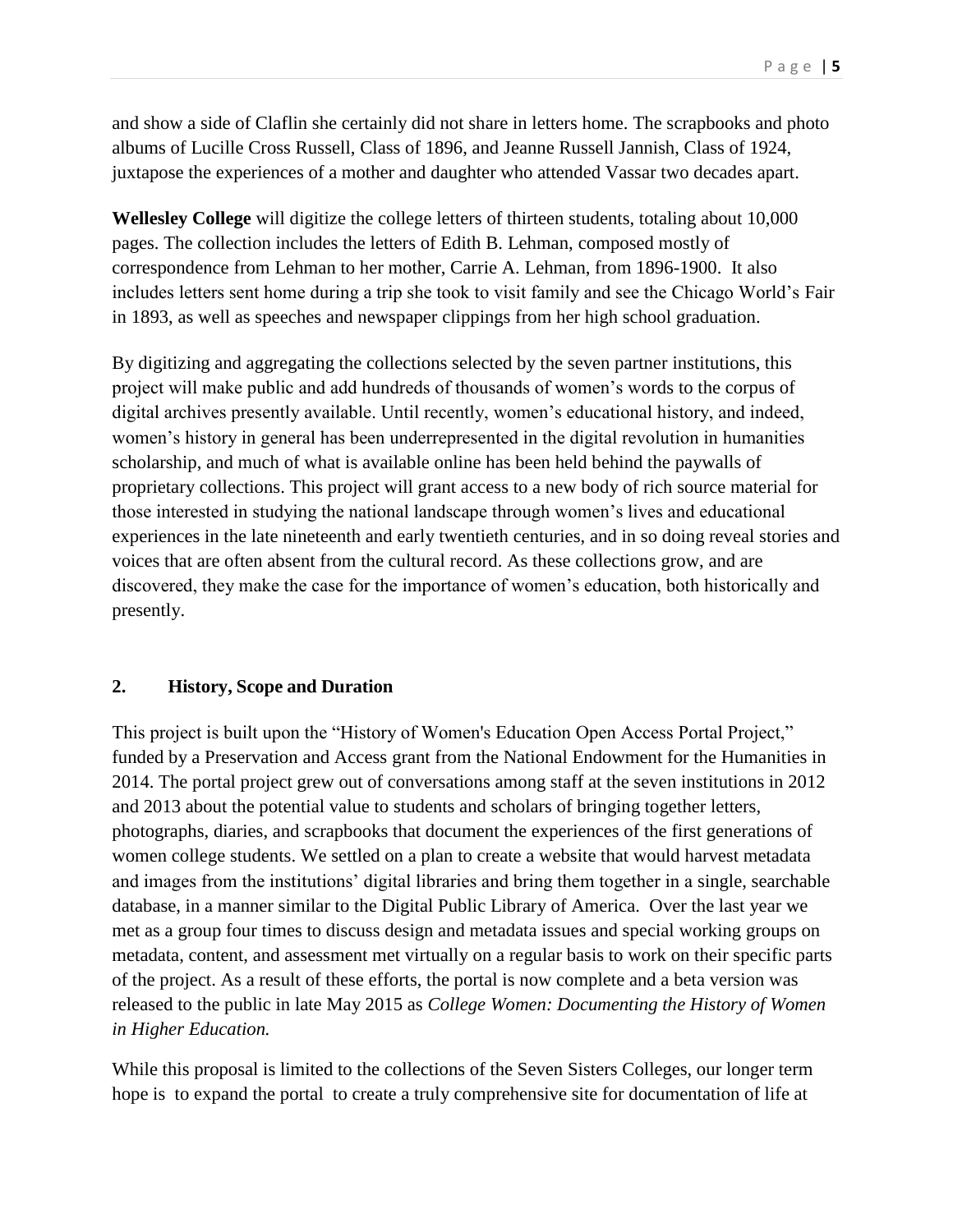American women's colleges. Since the portal is still in a pilot phase, its development, maintenance and governance has necessarily been limited to the seven historically connected institutions in the Northeast. It has never been our intention to restrict membership to this group, though, as demonstrated by our choice of the more comprehensive title *College Women*: *Documenting the History of Women in Higher Education*. As the development of the site has progressed, we have already begun conversations with other women's collections about eventually incorporating their digital holdings into the site. We are especially interested in liberal arts colleges with different student populations and geographic emphases, such as Agnes Scott and Spelman Colleges in Georgia, and Mills College in California. There is also an important tradition of Catholic women's colleges serving the daughters of working class immigrant families, so incorporating letters and diaries written by students at these institutions would significantly enrich the value of the database.

### **3. Methodology and Standards**

The proposed project is built upon the "History of Women's Education Open Access Portal Project," funded by a Preservation and Access grant from the National Endowment for the Humanities in 2014. The goal of the project was to develop a publicly searchable portal for digital items and metadata relating to early student experiences at all seven institutions. Over the last year we have worked with a developer, Interactive Mechanics of Philadelphia, to build a Drupal-based system for harvesting, searching, and displaying these collections. A pilot version of the site, *College Women: Documenting the History of Women in Higher Education,* is now complete and its availability was announced on many newsletters and electronic lists in June 2015. For a detailed description of the project, see the project's White Paper [\(http://repository.brynmawr.edu/lib\\_pubs/17/\)](http://repository.brynmawr.edu/lib_pubs/17/).

The *College Women* site serves as a portal to the digital collections of the seven institutions, and so houses only metadata and thumbnail versions of the institutions' digital images. Through the portal, users can search selections from the digital collections of all of the institutions simultaneously and have the results displayed together. To view the larger or more complete document images, researchers use the records in the portal as links to the larger viewable images in the holding institutions' digital libraries. By the time the portal was completed in May 2015, there were about 300 objects available through the site, most of them photographs since those were the digital documents that were most readily available for most of us. For the portal to be a truly useful research tool, though, the collections need to be much more extensive. Accordingly, the role of this project is to digitize and catalogue a large number of our most important collections of student letters, diaries and scrapbooks so that they can be accessible through the site. The project also recognizes that rich functionality -- such as superior content delivery mechanisms, high-quality metadata, and enhanced search options -- are also paramount to this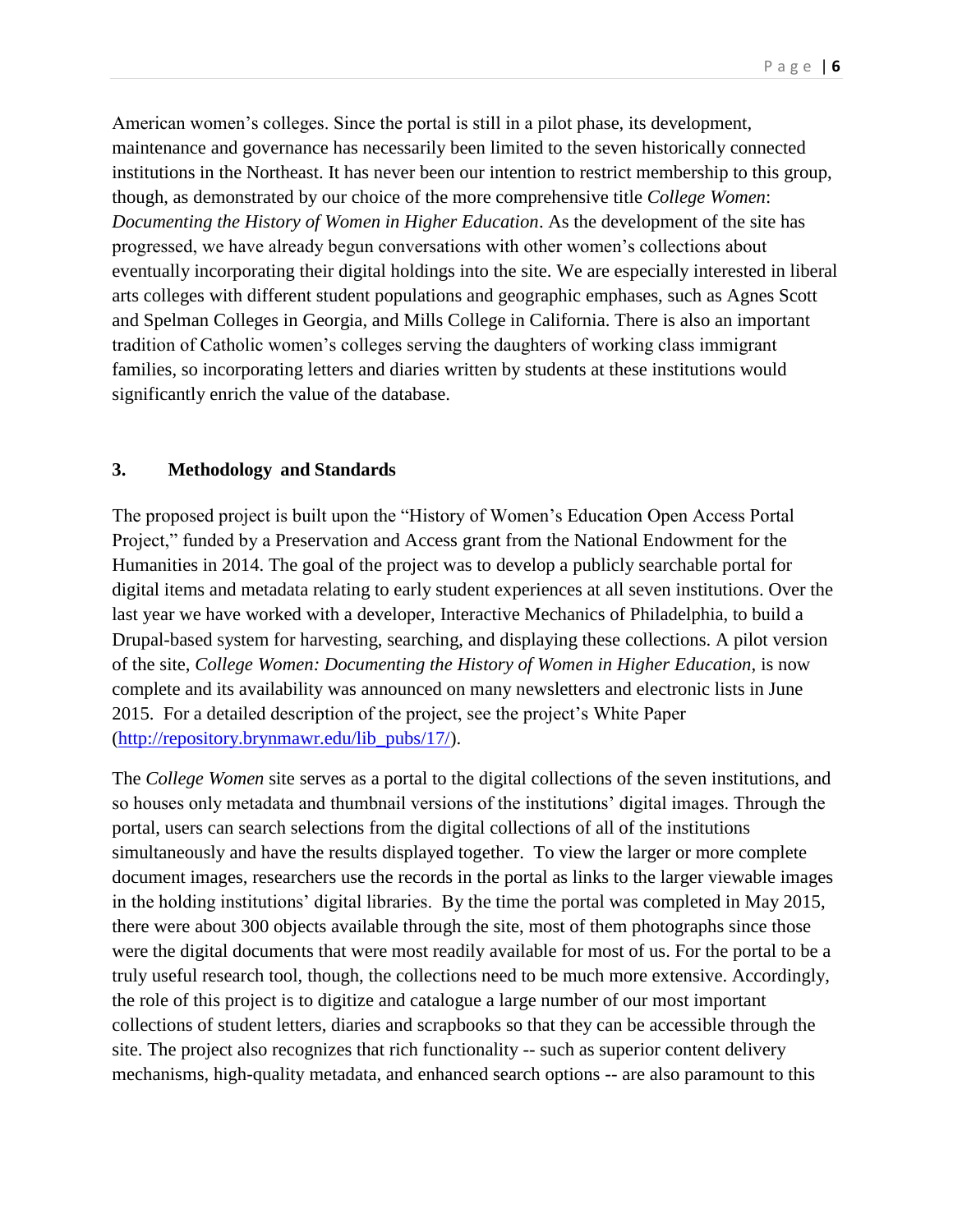effort, for an important role of the *College Women* site is to offer value-added services that digitization and aggregated access bring to our collections.

**Workflow**: The details of the scheduling and workflow will vary with each institution, but the structure of the work will be the same, and will consist of the following steps:

- 1. Pre-digitization preparation of collections, including removing staples and paperclips and identifying oversized or fragile documents.
- 2. Packing and shipping collections to digitization vendor, or moving collections into in-house digitization queue.
- 3. Loading of completed images onto in-house server for review and metadata creation.
- 4. Review of images for quality and completeness by institution's project staff.
- 5. Creation of more extensive metadata following the project's metadata schema, including subject indexing and tagging with themes.
- 6. Images and data loaded onto each institution's digital collections system.
- 7. Images and data loaded onto the *College Women* site. During the early part of the project, the loading process will use our existing system, in which each institution downloads data and images from its site into a TSV file, which is then uploaded to a web server where it is harvested by the *College Women* crawler. When the upgraded harvester is available later in the project, we will be able to eliminate the time-consuming step of creating a TSV file.
- 8. Images and data on the *College Women* site reviewed by the project manager and the metadata committee for consistency and quality.

The work will be done at each institution by a combination of the institution's permanent staff, students and other temporary workers hired on the institution's budget, and temporary staff hired through the project grant funds. The metadata will be created following the standards set up during the planning grant project (**see Appendix 3**). Our metadata group will monitor the cataloging work done during the course of the project, and will advise on improvements in practice as needed.

**Metadata Creation:** The staffing for metadata creation was designed to allow for extensive description and indexing of the rich collections of letters, diaries and scrapbooks. During the testing of the *College Women* site last spring, we learned that students and scholars needed itemlevel subject indexing or else the contents of the letters, diaries and scrapbooks were effectively hidden from view, making most searches meaningless and eliminating much of the value of bringing together similar collections from multiple institutions. Accordingly, we will be creating metadata for each letter, at an average of 30 minutes per letter, a compromise that allows us to capture the basic content of the letters for indexing purposes without getting bogged down in detail. The individual letters will also be linked to collection level descriptions to provide easy access to the contextual information. Scrapbooks and diaries will require several hours each to describe because of the complexity of these types of documents. Scrapbooks in particular are rich sources of documentation on student life, and frequently include letters, manuscript poetry and other short writing pieces, programs, memorabilia from social events, artwork, photographs, and clippings on contemporary political and social events.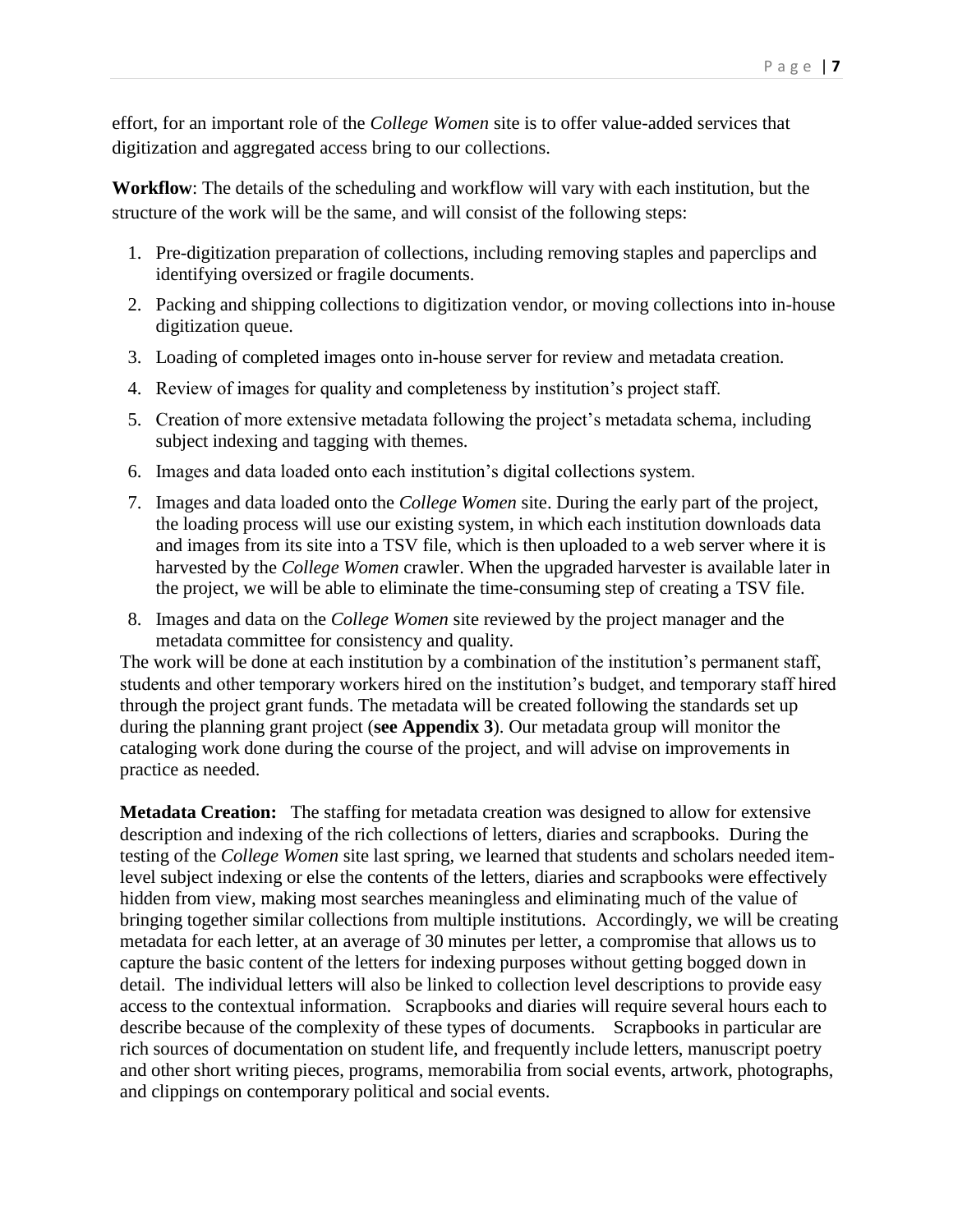**Digitization**: Each institution will manage the digitization and metadata creation of its own collections. While some institutions will digitize in-house and some will outsource the digitization to vendors (**see Appendix 4** for Bryn Mawr, Vassar, and Wellesley), all will follow the common approach of producing a high-quality master, either a TIFF or JPEG2000 at 300 dpi or higher. The digitization arrangements at each institution are outlined below:

- **Barnard College**: Due to their fragility, the collections of scrapbooks, letters, and class notebooks will be digitized in-house. Barnard will utilize flatbed scanners, book scanners, and overhead studio cameras, and will explore the option of utilizing a neighboring institution's Zeutschel two-camera scanner. Images and metadata will be ingested into Barnard's digital collections [\(http://digitalcollections.barnard.edu/\).](http://digitalcollections.barnard.edu/)
- **Bryn Mawr College**: The collections of letters and other loose documents will be digitized by the Lyrasis Digitization Collaborative. Scrapbooks will be digitized in-house using a Bookey Scanner because their fragility and complicated structure make them poor candidates for mass digitization operations. Images (TIFF masters) and metadata will be batch ingested into the digital library Triptych [\(http://triptych.brynmawr.edu/\)](http://triptych.brynmawr.edu/), a CONTENTdm site managed collectively by the TriCollege Library Consortium (Bryn Mawr, Haverford & Swarthmore).
- **Mount Holyoke College**: Digitization of materials will be completed in-house by MHC undergraduate students funded by the grant. The students will be overseen by staff from Archives & Special Collections (ASC) and Digital Assets & Preservation Services (DAPS). MHC's current model and workflow for capture involves creating about 14,000 discrete digital objects per year and utilizes a digital copystand. TIFF masters are ingested to the DAM system and derivatives can be created and shared easily.
- **Radcliffe Institute**: The material from the Schlesinger Library will be digitized at Harvard's Digital Imaging Services, which has been digitizing material for over a decade. Located in Widener Library, it contains many flatbed scanners, book scanners and studio cameras. The files will be JPG2000 files, full color, and will be made available through links in the collection finding aids and also through the Harvard Page Delivery System.
- **Smith College**: The collection of correspondence, journals, and photographs will be digitized in the Smith College Libraries' digital studio by qualified production staff. Recently this unit digitized over 4,000 Medieval MSS assets. Scanners and direct digital capture methods (e.g., cradles) will be used depending on the material type. Smith's digitization management and quality control system will track the workflow. Master preservation files and derivative assets will be stored and ready for ingest into Smith's publication repository and the Seven Sisters project.
- **Vassar College:** Digitization will be outsourced to Hudson Archival in Kingston, New York. Images and metadata will be uploaded to the Vassar College Digital Library, which uses the Islandora platform [\(http://digitallibrary.vassar.edu/\).](http://digitallibrary.vassar.edu/)
- **Wellesley College**: Digitization work will be outsourced to the Northeast Document Conservation Center, and the images and metadata will be uploaded to Wellesley's Shared Shelf repository.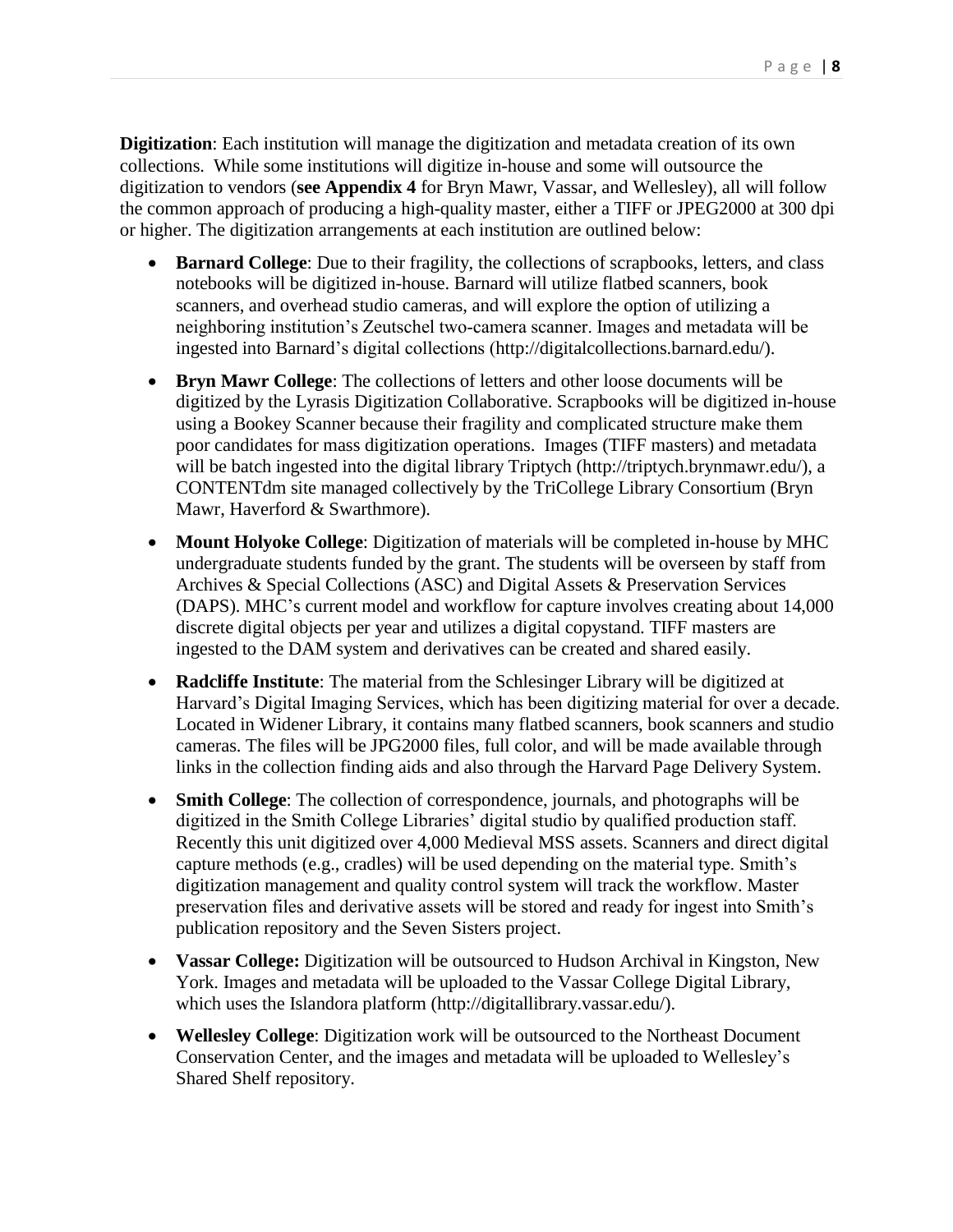**Portal Development**: The *College Women* site was designed during the planning grant by the web development group Interactive Mechanics, working closely with the project team at the institutions. The site, built on Drupal, works very well for searching and displaying results, but we discovered in the middle of the planning grant that the Drupal module for harvesting data (the OAI-PMH Feeds Module: [https://www.drupal.org/project/feeds\\_oai\\_pmh\)](https://www.drupal.org/project/feeds_oai_pmh) was not sufficiently flexible and robust to work with the multiple systems and data structures that we manage across our seven institutions. As a workaround, we manually created TSV files of our data for the module to harvest. This approach requires too much staff time for it to be sustainable over the long term, so we are including funding for Interactive Mechanics to build a module that can be modified to accept multiple types of structured data. This development will automate the process of adding data to the portal, ensuring that it can continue to grow without significant staff intervention at each institution. This open source development project will be available for other institutions to use and adapt through a GitHub established at Barnard. Interactive Mechanics has also agreed to donate its modifications of the Drupal Views OAI-PMH module to the Drupal community (https://www.drupal.org/project/views\_oai\_pmh).

Our other budget requests for portal development include funding to improve the appearance and functionality of several features, including the presentation of accompanying document transcripts; and funding to allow Interactive Mechanics to "white-label" the site, so that we can make the structure easily available to other groups interested in undertaking similar collaborative projects.

**Intellectual Property:** The collections included in the project do not have any known restrictions or limitations that would prevent us from digitizing them and making them available to the public. Most of the collections came to our institutions as unrestricted gifts or were created by individuals who died prior to 1945, and are therefore in the public domain. The collections for which we lack documentation are ones that have been in our institutions for decades, and include letters, diaries and scrapbooks that were created more than a century ago. While we have published in print or digital form many similar documents without objection, we recognize that some of these collections do not have public domain legal status, and, therefore, posting them online may result in a complaint from the intellectual property rights holder. Should this situation arise, the institution holding the papers will evaluate the situation and, if appropriate, remove the digital images from both the portal and its own site.

### **4. Sustainability of project outcomes and digital content**

There are two major components involved in the sustainability of this project: 1) the maintenance of the *College Women* site after the end of the grant period; and 2) the long-term preservation of the digital images and associated metadata.

**Commitment to the Project:** The seven institutions are committed to the success of the *College Women* site, as demonstrated by the accompanying letters of support from the colleges' administrators. The support reflects how the project fits into the larger mission of these institutions to advance opportunities and education for women, particularly among the five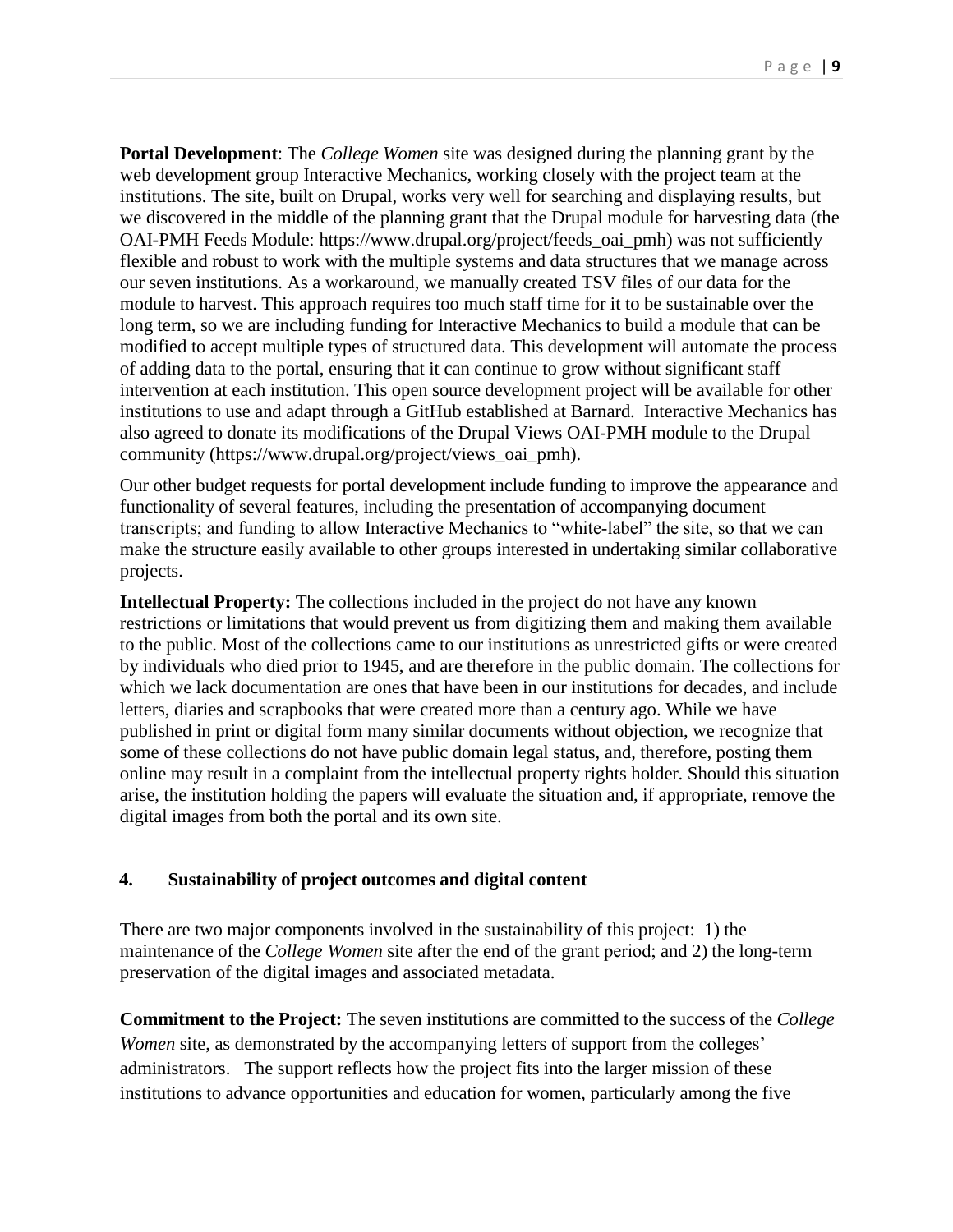colleges which are still single sex (Barnard, Bryn Mawr, Mount Holyoke, Smith, and Wellesley). An important part of that advancement is built upon an understanding of how women have struggled for legal, political and economic equality over the last century and a half, and how so many of the leaders in that struggle were educated at women's colleges, and especially at the Seven Sisters schools. By encouraging research in the history of the colleges and their students, the *College Women* site both expands our knowledge about the interaction of education and social change, and at the same time celebrates the accomplishments of the first generations of women who pursued advanced education and professional careers.

Staff members at all seven institutions devoted substantial amounts of time over the last year to designing and building a shared site with a common metadata schema, an effort that is indicative of the great potential that we all see in having a unified portal to our collections.The next steps in the collaboration will be creating a formal governance structure, a topic that we discussed at the March 2015 planning group meeting, but tabled because of the greater urgency of the issues relating to completing the pilot portal and pursuing funding to expand the digital collections. Nonetheless, the meeting's discussion included a general agreement to share in the site's upkeep costs, and to move into a structure for shared governance. This proposal sets up such a structure with a coordinating committee made up of representatives from each institution, as well as a series of working committees. One of the responsibilities for the coordinating committee will be to draft a memorandum of understanding for approval by the participants' institutions to cover the ongoing decision-making process and maintenance of the site.

**Digital Preservation:** The *College Women* portal is the unified access point for our collections, but it is not critical to the long-term preservation of the digital images and metadata created during the project. The *College Women* site harvests and displays metadata and thumbnail images from the digital repositories maintained by each institution, and so it is at the institutional level where the preservation work will be managed. All of the institutions have active digital collections programs, staffed by digital collections specialists, and have programs in place to capture high-quality images and store them in reliable systems that are backed-up. Since each institution will also be hosting the digital collections created in the project in their own digital libraries, they will have regular opportunities and incentives to monitor the state of their digital collections and ensure that they are safe and useable.

#### **5. Dissemination**

Our plan for dissemination builds on outreach developed for the release of the *College Women* website, which launched in May 2015. That site has garnered interest from key groups as a result of early publicity by the seven partner institutions. We have built an audience that eagerly anticipates use of the portal with its expanded content and functionality. Therefore, during and upon completion of this project, we will release a new wave of publicity to spread awareness of the availability of the collections to researchers, college and high school teachers, women's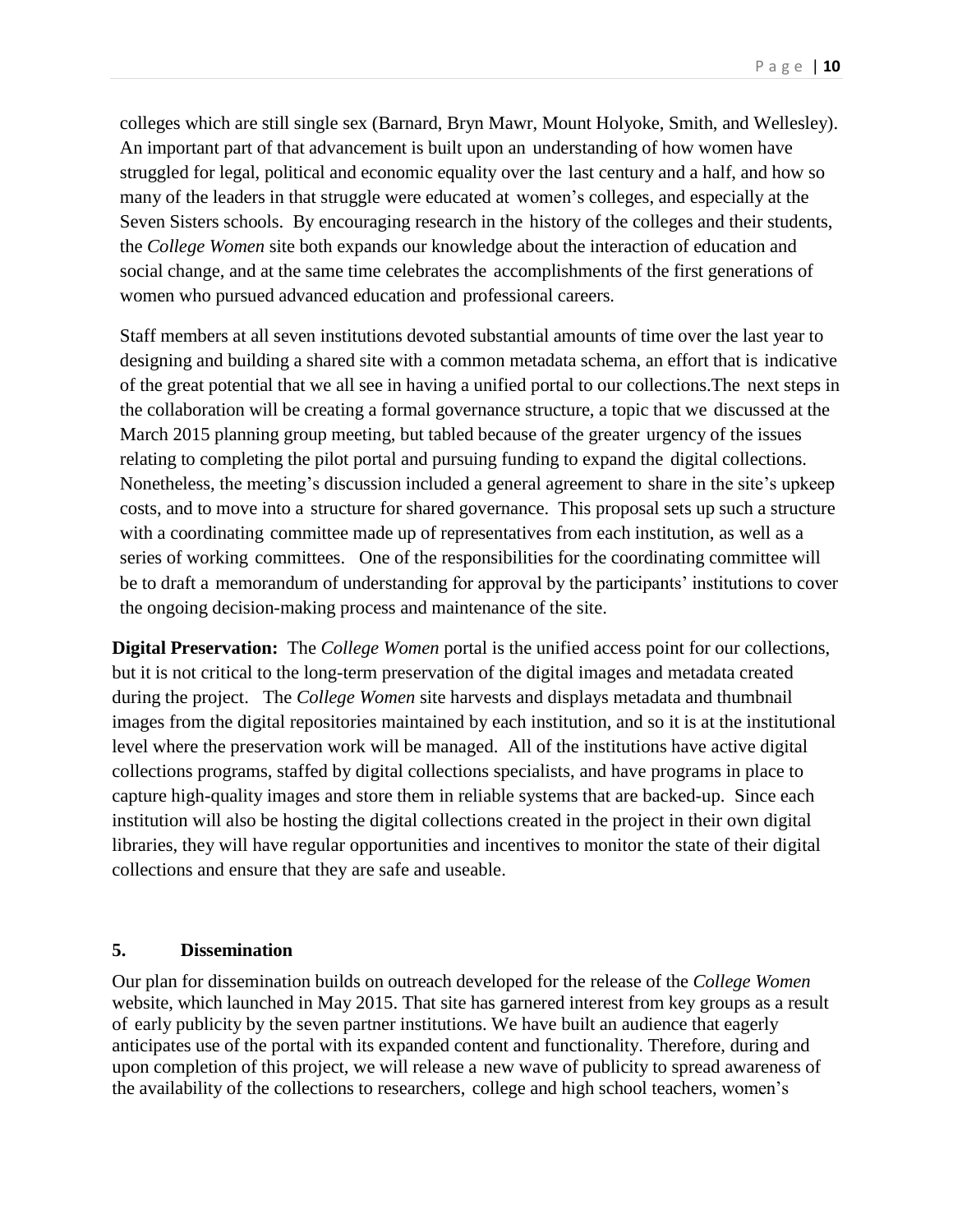college alumnae/i, and other stakeholders.

We have begun to build an audience on our seven campuses and beyond through several methods, beginning with each institution's locally tailored plan for outreach to its own communities. We will utilize campus emails, visual advertising, and social media directed at each institution's students, administrators, and faculty, as well as important off-campus supporters: women's college alumnae/i and friends. These efforts are targeted at the casual browser; additional plans target two groups who will make scholarly and pedagogical use of the site: researchers and teachers.

In order to connect a dispersed network of scholars who are likely to use the newly accessible collections, we will release news and information about the portal and newly digitized collections to electronic mailing lists for scholars in History, Women's Studies, Digital Humanities, Education, and Archives and Library Science. We will also leverage the strong social media presence of the participating institutions. The Albert M. Greenfield Digital Center at Bryn Mawr, in particular, has cultivated an international following with a specific focus in the history of women's higher education, and the Center's biennial conference Women's History in the Digital World, blog, and social media network regularly reaches a large number of people who will find our aggregated collections relevant to their work and interests. These existing channels of communication can be used throughout the project to publicize our progress, and upon its completion, to announce the availability of the collections.

We are also committed to facilitating use of the expanded portal and newly digitized hidden collections in the classroom. The project team includes subject specialists and instructional librarians who will target interested faculty at our institutions who teach in the areas of Women's and Gender History and History of Education, to workshop the site and design classroom activities and assignments using the digital collections. These ideas will be publicized through the portal's blog. Additionally, members of the project team have plans to present the project at professional conferences over the course of the grant—including the annual meetings of the American Historical Association, the Digital Library Federation, RBMS, National Women's Studies Association, and the History of Education Society.

Finally, we intend to develop an outreach plan to target researchers, faculty, and students at other women's colleges and secondary schools in the U.S. and abroad, building our networks outward from the Seven Sisters institutions. This will help us strengthen relationships with other institutions of women's higher education, raise awareness of the collections for a key interest group, and lay groundwork for the future possibility of including collections from additional schools.

### **6. Work Plan**

**Summary:** The project's work plan consists of six components:

1) Digitizing approximately 50,000 pages of student letters, diaries and scrapbooks from the seven institutions' collections.

2) Creating metadata for the images, following the metadata standards established during the planning grant.

3) Loading the images and metadata in each institution's digital library, from which they will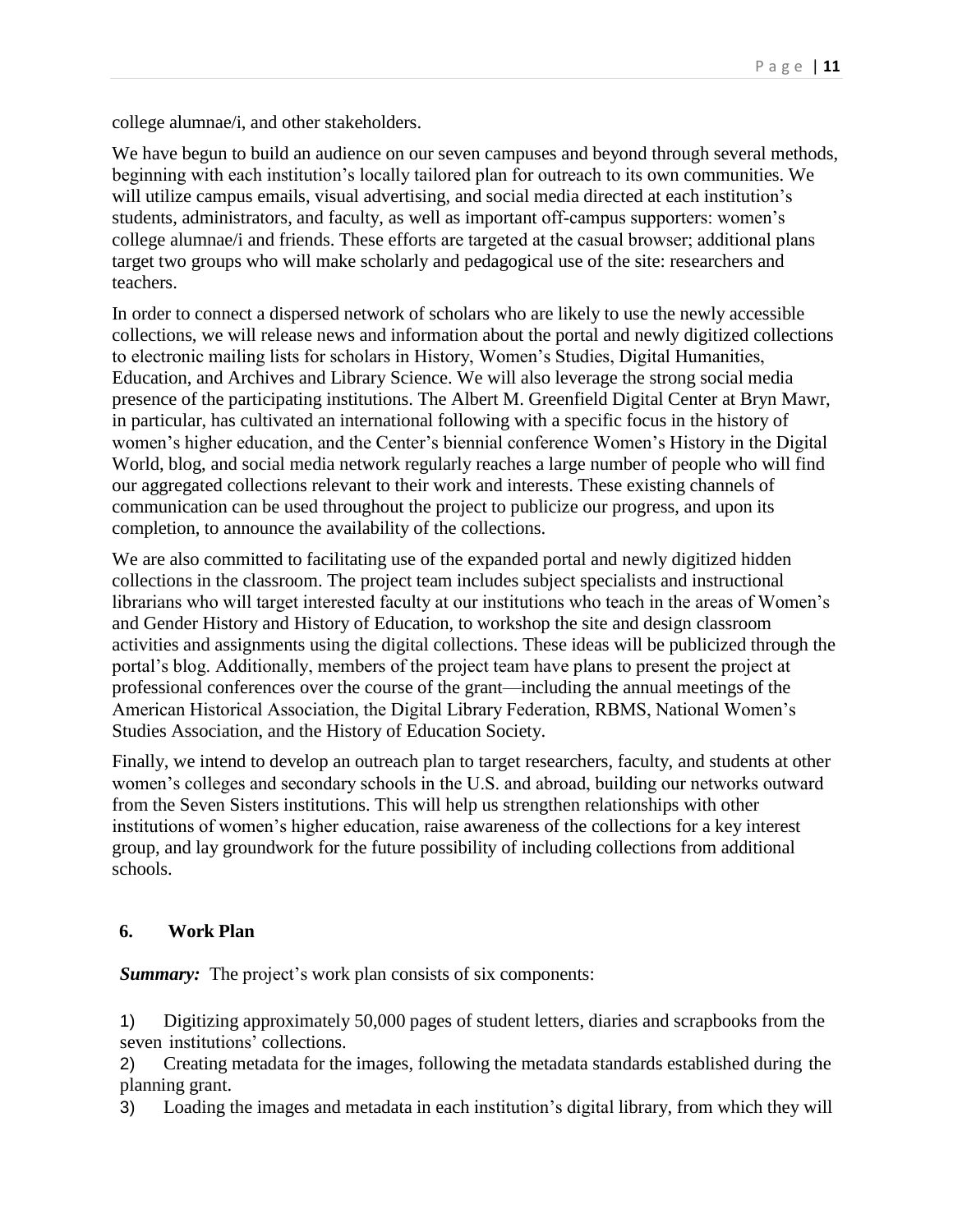be harvested for the *College Women* site.

4) Enhancing the functionality of the *College Women* site by working with Interactive Mechanics to develop an efficient harvesting module in Drupal, improving other functionality in the site, and develop a "white label" version of the site so that it can be easily adapted by other, similar projects.

5) Promoting the site through announcements about the site and individual collections to newsletters and electronic lists, and enhancing the usability of the site through writings about the collections on the site's blog.

6) Settling the terms of the long-term maintenance and governance of the site.

The work of planning, refining standards, establishing the sustainability structures, and overseeing the day-to-day work of digitizing and cataloging will be conducted by staff at the seven institutions, and coordinated by a project manager hired specifically for the project. The participating staff have already had the experience of working together extensively over the last year as they developed and tested the *College Women* site and the metadata standards for the images. In addition, each institution will hire part-time workers, typically graduate students in information science programs and their own undergraduate students, to do much of the day-to-day work of digitizing, cataloging, and reviewing.

Technical support for the project will come from Interactive Mechanics, a Philadelphia based web, mobile, and interactive design firm that that did the development work on the *College Women* site during the NEH-funded planning grant. Interactive Mechanics has also worked closely with Bryn Mawr College in recent years to develop the website for The Albert M. Greenfield Digital Center for the History of Women's Education. The firm will be responsible for developing a more effective harvesting module in Drupal, and will "white label" the site so that other projects can adopt it easily for future digital projects (**see Appendix 5**).

# *Time Schedule*

# **May-June 2016:**

- Hiring of Project Manager at Bryn Mawr, and hiring of part-time project digitizers and metadata creators at the other institutions.
- Contract with vendors for digitization of documents, or begin in-house digitization.
- Contract with Interactive Mechanics for developing harvesting module for the site.
- Organize virtual meeting of the Project Planning Team for May to discuss project timeline, standards, portal development, and governance.
- Metadata Team begins discussions about application and revision of the project's existing metadata standards.

# **July - December 2016**

- At each institution, beginning of ongoing digitization, metadata creation, and uploading of catalogued images to the *College Women* site.
- Project Manager visits each institution during the summer to talk about processes and standards.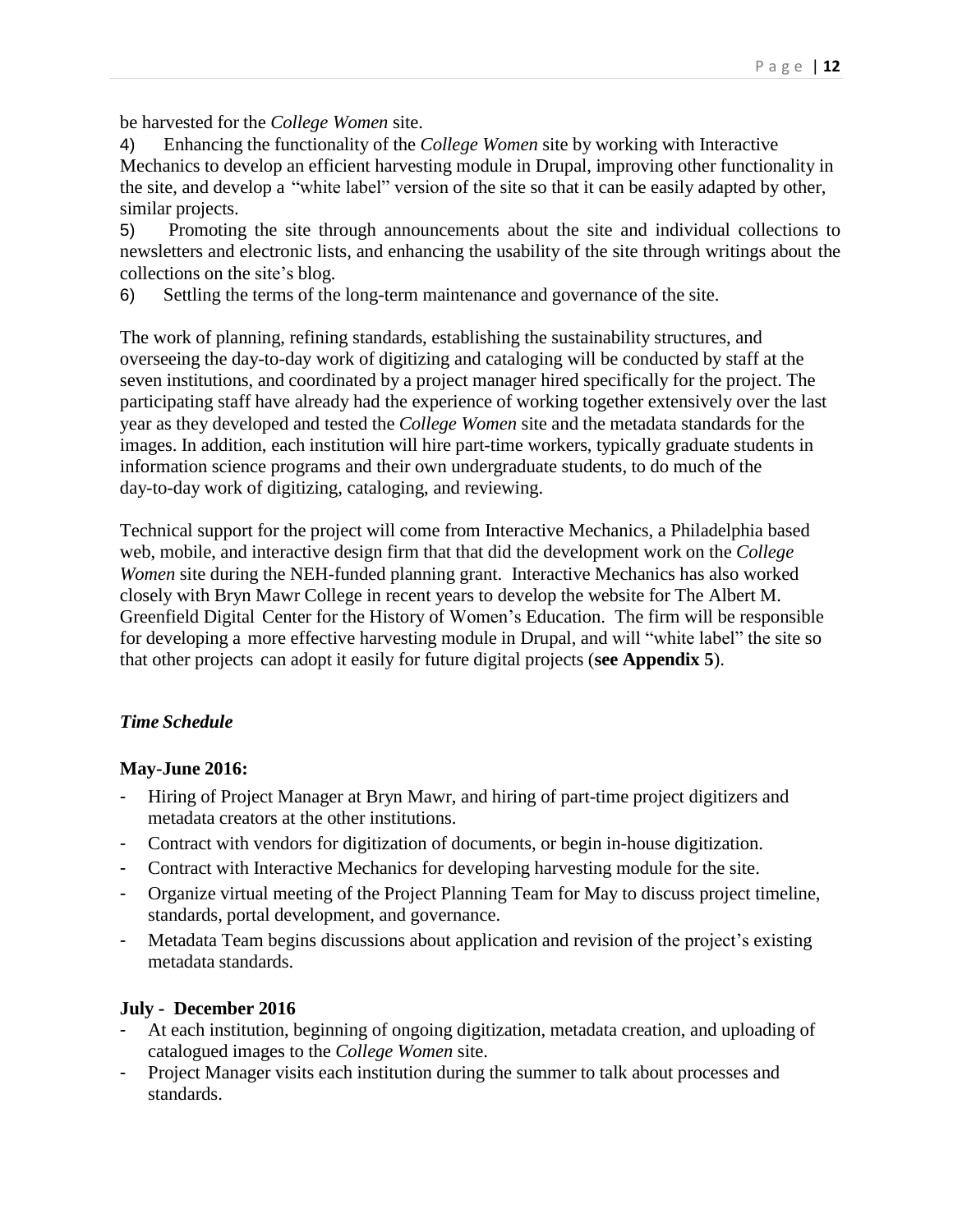- Begin development of the metadata harvesting system by Interactive Mechanics and the members of the portal development team.
- Meeting of the Project Planning Team in the fall to discuss the project's progress, metadata and technical issues that have arisen, publicity for the project, and the long-term maintenance and governance of the site.

### **January –May 2017**

- Ongoing digitization, metadata creation, and uploading of catalogued images to the *College Women* site.
- Ongoing submission of announcements about collections and findings to newsletters and electronic lists, as well as to the site's blog.
- Testing of the harvesting module for the site.

### **June – August 2017**

- Ongoing digitization, metadata creation, and uploading of catalogued images to the *College Women* site.
- Ongoing submission of announcements about collections and findings to newsletters and electronic lists, as well as to the site's blog.
- Meeting of the Project Planning Team to discuss the project's progress, metadata and technical issues, and publicity, and to come to final agreement on long-term maintenance and governance of the site.

### **September – October 2017**

- Completion of digitization, and metadata creation for the site.
- Submission of announcements about the projects and collections to newsletters and electronic lists.
- Prepare final project report and add updated project history and standards information to the site.

### **7. Staff**

The coordination of the project will be based at Bryn Mawr College, the lead partner in the application, but the oversight of the project will include a Coordinating Committee made up of representatives from each institution, and subcommittees working on individual parts of the project. The Project Director will be Eric Pumroy, the Associate Chief Information Officer and Seymour Adelman Director of Special Collections. His role will be to provide overall coordination for the project, manage the project's budget, ensure that reports are written, and supervise the work of the Project Manager hired through the grant. Technical leadership will be provided by Joanna DiPasquale, Digital Initiatives Librarian at Vassar College, and Elisa Lanzi, Director of Digital Strategies & Services at Smith College. (**see Appendix 6**).

There will also be a full-time staff member for the project hired at Bryn Mawr who will spend 40% of her time as the Project Manager, reporting to the Project Director and meeting regularly with the project's Coordinating Committee (**see Appendix 7**). In this role she will coordinate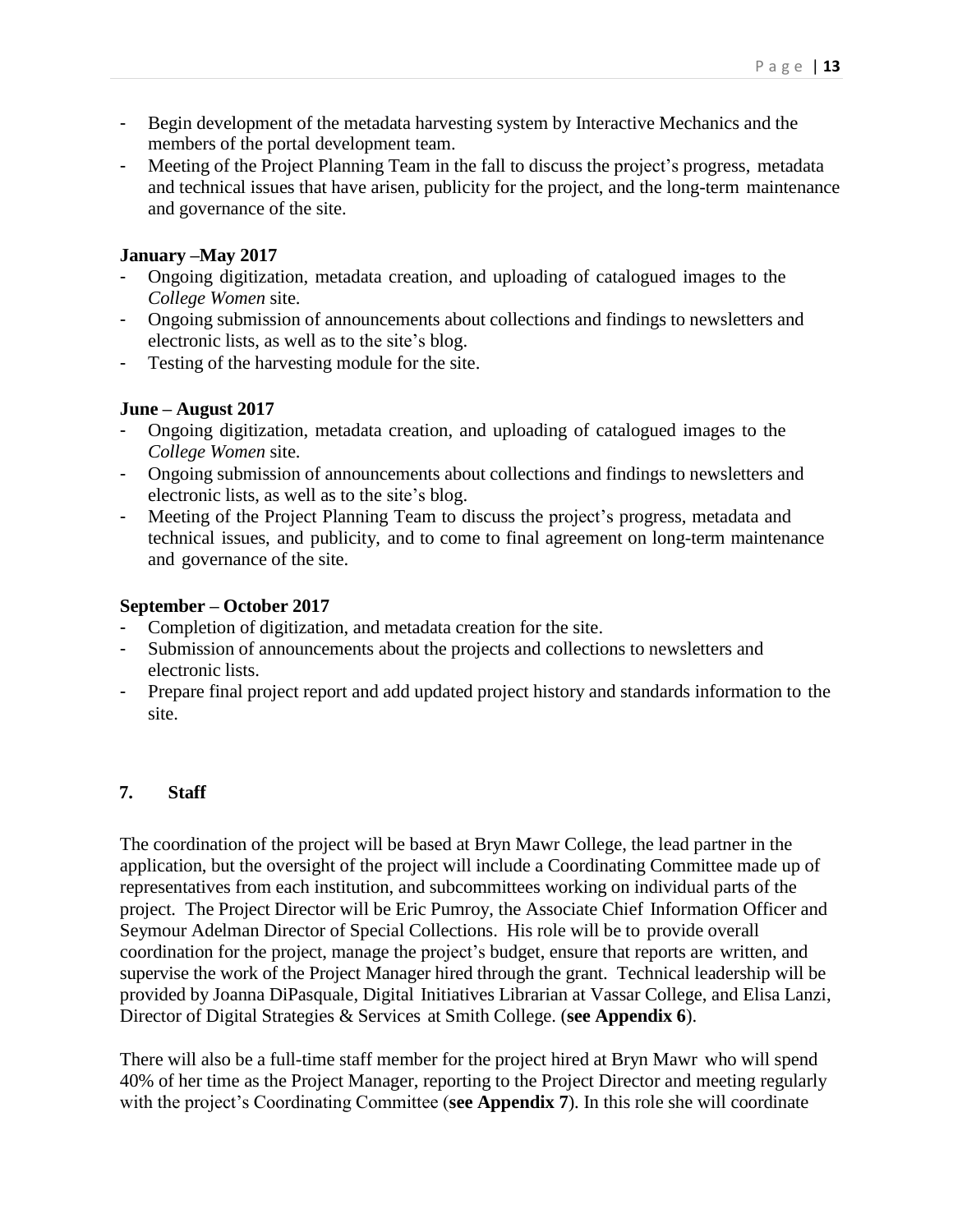communications among the project's working groups, monitor the development of the site's content and metadata creation, serve as the principal liaison with the site's developer, write or solicit others to write blog entries for the site, and write announcements for submissions to newsletters and electronic lists. The other 60% of her time will be devoted to managing the digitization and cataloging of Bryn Mawr's collections.

In a collaborative project of this sort, there will be several staff members at each institution who will be playing a prominent role in the project. As part of the governance of the project, there will be a Coordinating Committee made up of one member from each institution, and that group will meet virtually on a monthly basis, with the meetings coordinated by the Project Manager. There will also be committees working on specific parts of the project, and reporting to the Coordinating Committee: Metadata, Portal Development, Content, and Testing. Metadata, Content and Testing were all committees established during the planning project, and they will be continued. In addition, there will be three project meetings that will involve all of the staff who are participating in the project. The purpose of those meetings will be to discuss project goals and processes, review and revise standards adopted during the planning project, consider issues that arise during the course of the project, and plan for the post-grant maintenance and governance of the site. The first of these meetings will be a virtual one at the beginning of the project; the second will be in person during the fall of 2016, and the third will be during the summer of 2017.

The leading staff members and their roles at the seven institutions are as follows:

**Barnard College**: Shannon O'Neill, Associate Director of Archives and Special Collections will serve on the project's coordinating committee, will review Barnard documents on the project website, and will recruit and train graduate student staff to assist on the project. Martha Tenney, Digital Archivist, will oversee the digitization and metadata creation for Barnard's collections, and will manage the uploading of images and metadata to the Barnard digital collection site.

**Bryn Mawr College**: In addition to Eric Pumroy and the Project Manager, three Special Collections staff members will be active on the project. Evan McGonagill, Interim College Archivist, and Rachel Appel, Digital Collections Librarian, will oversee the digitization and metadata creation for Bryn Mawr's collections, and Rachel Appel will manage the uploading to Bryn Mawr's ContentDM site, Triptych. In addition, Monica Mercado, Director of The Albert M. Greenfield Digital Center for the History of Women's Education, will serve on the Content Committee and provide overall support.

**Mt. Holyoke College**: Leslie Fields, Head of Archives and Special Collections, Sarah Goldstein, Director of Digital Assets and Preservation Services, and Shaun Trujillo, Digital Library Applications Manager will manage the digitization and metadata creation for Mount Holyoke's collections.

**Schlesinger Library, Radcliffe Institute:** Jennifer Weintraub, Digital Archivist/Librarian, and Paula Aloisio, Archivist & Metadata Specialist, will oversee digitization and metadata creation for Schlesinger's collections. Amanda Hegarty, Collections Conservator, will oversee conservation of materials as needed during preparation for digitization.